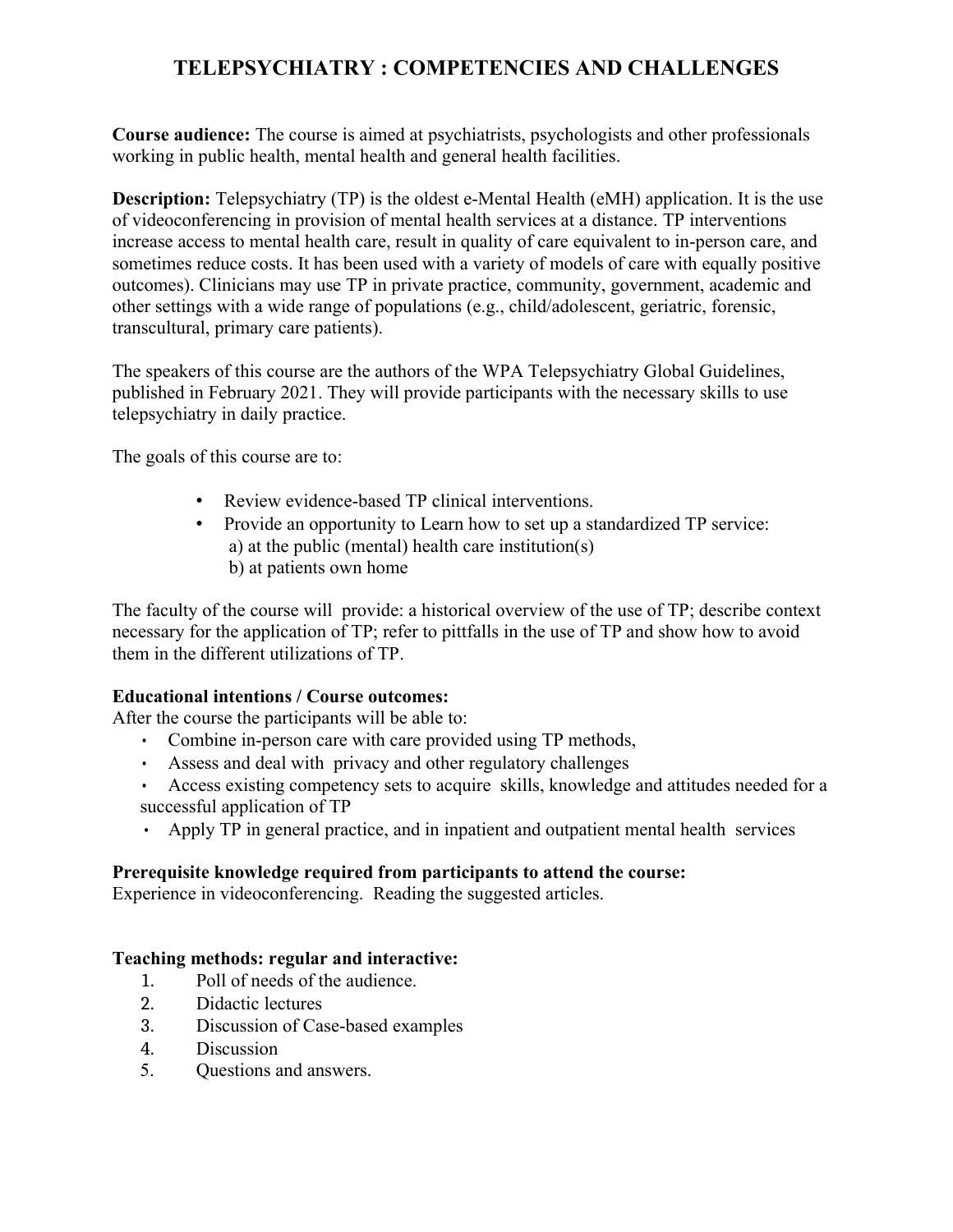### **Outline:**

*Davor Mucic:*

- 1. Historical review of TP
- 2. Patients´ and professionals` attitudes toward TP
- 3. Advantages and disadvantages of home-based and institution-based TP

### *Donald Hilty:*

- 1. TMH evidence and practice (evaluation, triage and treatment).
- 2. TP´ impact on therapeutic relationship
- 3. Clinical: assessment of the approach and outcome of TP

### *Jay Shore:*

 1. Setting up a standardized TP service (equipment, the room, development of a protocol, ethical considerations; specific populations and settings i.e. clinically supervised vs unsupervised settings, primary care settings, inpatient facilities, facilities specialized in dealing with problems related to substance abuse, geriatric and other facilities)

## *Donald Hilty and Davor Mucic:*

 1. Specific domains of TP competency: adjustment of communication arrangements to help clinicians engage, develop and enhance the doctor-patient therapeutic relationship

2. Pre-session preparation and "framing".

- 3. Legal and regulatory issues: informed consent, privacy, and confidentiality.
- 4. Getting started with patients: adjusting personal and professional styles
- 5. Cultural, geographic and international themes

Reflection, Questions, Discussion

**List of recommended readings (**PDF files of suggested readings will be available electronically to pre-registrants for review before the course takes place).

*TP*

- 1. Hilty DM, Ferrer D, Callahan EJ, et al (2013) The effectiveness of telemental health: A 2013 review. *Tel J e-Health* 19(6):444-54.
- 2. American Telemedicine Association Practice Guidelines for Video-Based Online Mental Health Services – Adults (2013) and Children and Adolescents (2017).
- 3. Shore J.H. , Yellowlees P, Caudill, R. et al. Best Practices in Videoconferencing-Based Telemental Health April 2018 . *Telemedicine and e-Health , Vol. 24, No. 11., 2018.*
- 4. *American Psychiatric Association and American Telemedicine Association.* [Best](https://www.psychiatry.org/File%20Library/Psychiatrists/Practice/Telepsychiatry/APA-ATA-Best-Practices-in-Videoconferencing-Based-Telemental-Health.pdf)   [Practices in Videoconferencing-Based Telemental Health](https://www.psychiatry.org/File%20Library/Psychiatrists/Practice/Telepsychiatry/APA-ATA-Best-Practices-in-Videoconferencing-Based-Telemental-Health.pdf)*, 2018. Available at:* [https://www.psychiatry.org/psychiatrists/practice/telepsychiatry/blog/apa-and-ata](https://www.psychiatry.org/psychiatrists/practice/telepsychiatry/blog/apa-and-ata-release-new-telemental-health-guide)  [release-new-telemental-health-guide](https://www.psychiatry.org/psychiatrists/practice/telepsychiatry/blog/apa-and-ata-release-new-telemental-health-guide)*.*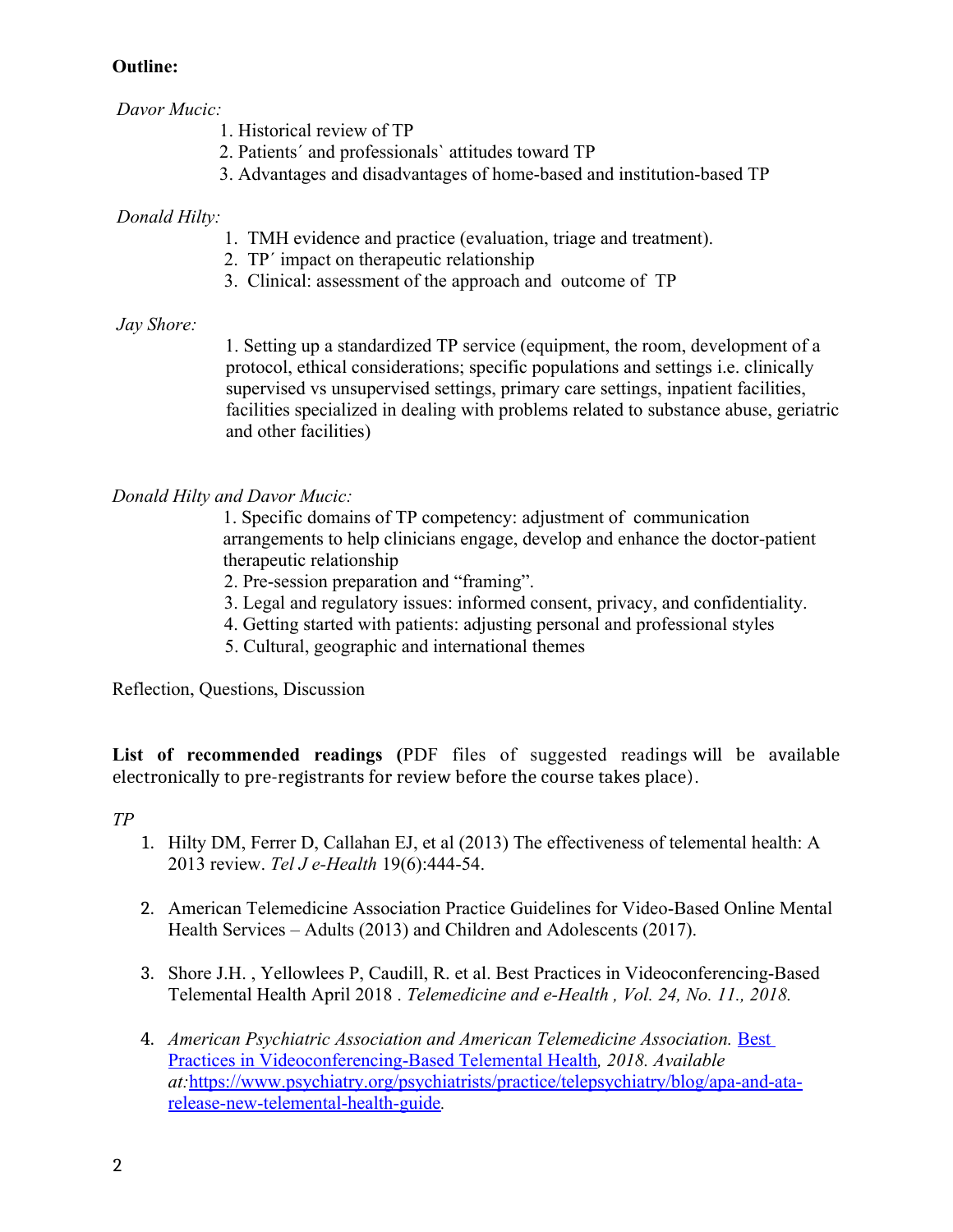- 5. Mucic D : "Transcultural telepsychiatry and its impact on patient satisfaction". *Journal of Telemedicine and Telecare 2010; 16: 237–242*
- 6. Mucic D : "International Telepsychiatry, patient acceptability study". *Journal of Telemedicine and Telecare. 14:241-243, 2008.*

### *Education/competencies*

1. Hilty DM, Crawford A, Teshima J, et al. A framework for telepsychiatric training and e-health: competency-based education, evaluation and implications. *Int Rev Psychiatry 27(6):569-92. 2015.*

2. Maheu M, Drude K, Hertlein K, et al. An interdisciplinary framework for telebehavioral health competencies. *J Tech Behav Sci* , *2018.*

- 3. Crawford, Allison, Nadiya Sunderji et al. Defining competencies for the practice of telepsychiatry through an assessment of resident learning needs. *BMC Medical Education 16 (1),2016.*
- 4. Hilty DM, Zalpuri I, Stubbe D, et al. Social media/networking as part of e-behavioral health and psychiatric education: Competencies, teaching methods, and implications. *J Tech Behav Sci 2018; 3(4): 268-93.*
- 5. *Hilty DM, Chan S, Torous J, et al. A framework for competencies for the use of mobile technologies in psychiatry and medicine. JMIR Uhealth Mob Health 2020; 8(2)*  <http://mhealth.jmir.org/2020/2/e12229/>*.*

### **Experience / expertise in the related field**

#### **Davor Mucic,** MD, Chair

Davor Mucic (DM) is psychiatrist in Denmark. He launched the *Little Prince Psychiatric Centre* in 1996. The Centre has been frontier in developing of telepsychiatry in Denmark since 2000. DM launched the first international telepsychiatry service in the world (between Sweden and Denmark) in period 2004-07. Further, established the first sustainable and still functioning telepsychiatry service in Europe between Little Prince Psychiatric Centre in Copenhagen and Psychiatric Hospital on island Bornholm. DM is founder and former chair of Telemental Health Section within EPA; re-launcher and board member of the Section on Informatics within WPA. DM is author of a number of TP and e-MH related articles. Contributed in writing of EPA Guidance on the Quality of eMental Health Interventions in the Treatment of Psychotic Disorders. Edited book "e-Mental Health" for *Springer Publishing, 2015.* DM is Editor-in-Chief on *Edorium Journal of Psychiatry* [\(http://www.edoriumjournalofpsychiatry.com/editorial-board.php\)](http://www.edoriumjournalofpsychiatry.com/editorial-board.php).

### **Donald Hilty**, MD, Co-chair

Donald Hilty (DH) is a scholar in psychiatric and medical education, health services, and